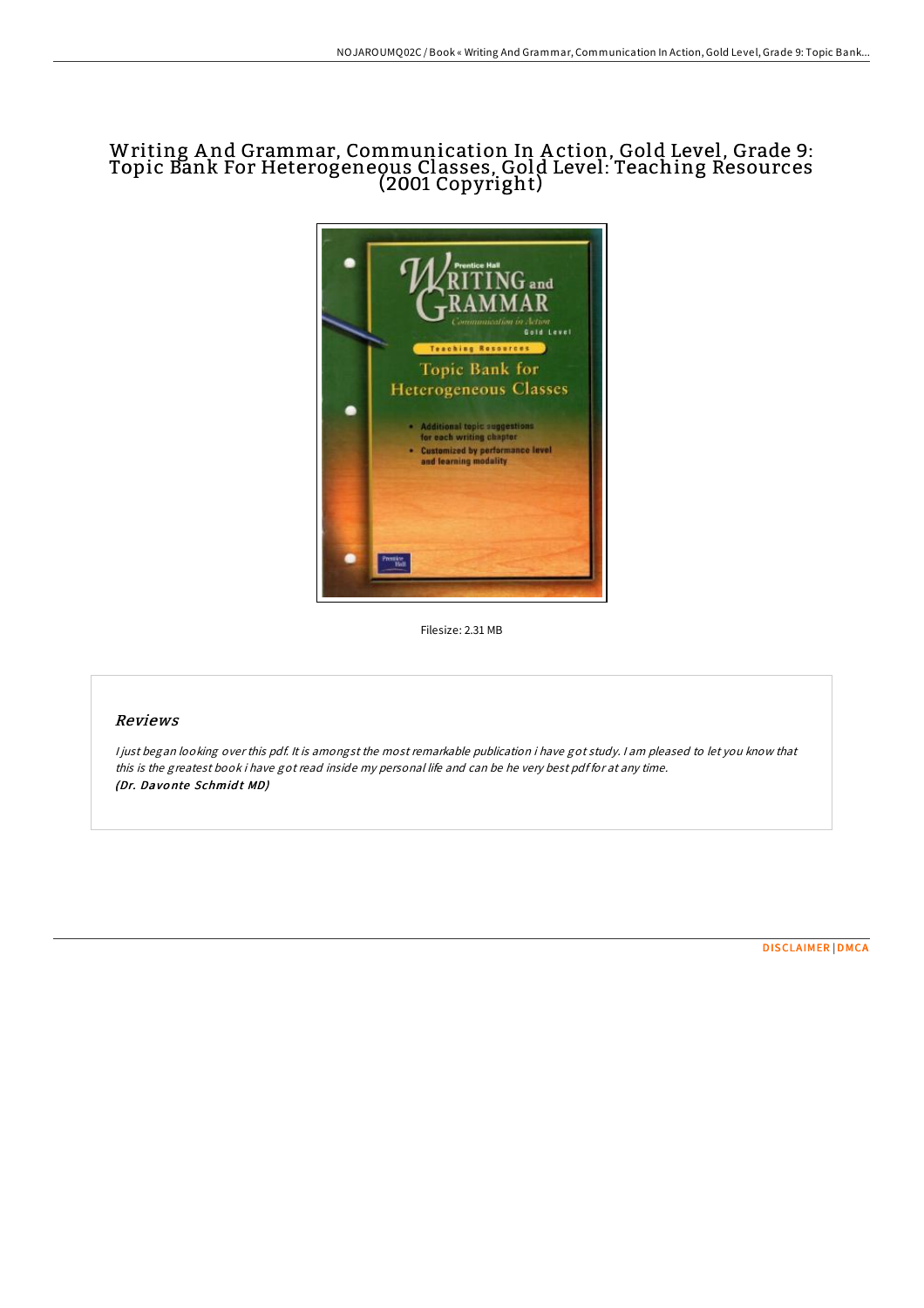# WRITING AND GRAMMAR, COMMUNICATION IN ACTION, GOLD LEVEL, GRADE 9: TOPIC BANK FOR HETEROGENEOUS CLASSES, GOLD LEVEL: TEACHING RESOURCES (2001 COPYRIGHT)



Prentice Hall, 2001, 2001. Soft cover. Book Condition: Brand New. Dust Jacket Condition: No Dust Jacket. Brand New 2001 Copyright In Softcover Format, Writing And Grammar, Communication In Action, Gold Level, Grade 9: Topic Bank For Heterogeneous Classes, Gold Level: Teaching Resources With Additional Topic Suggestions For Each Writing Chapter, Customized By Performance Level And Learning Modality, 25 Pages, Green And Orange Cover And Possible Light Shelf Wear (2001 Copyright) LR14;LR41.

 $\blacksquare$ Read Writing And Grammar, Co[mmunicatio](http://almighty24.tech/writing-and-grammar-communication-in-action-gold-2.html)n In Action, Gold Level, Grade 9: Topic Bank For Heterogeneous Classes, Gold Level: Teaching Resources (2001 Copyright) Online **Download PDF Writing And Grammar, Co[mmunicatio](http://almighty24.tech/writing-and-grammar-communication-in-action-gold-2.html)n In Action, Gold Level, Grade 9: Topic Bank For** Heterogeneous Classes, Gold Level: Teaching Resources (2001 Copyright)